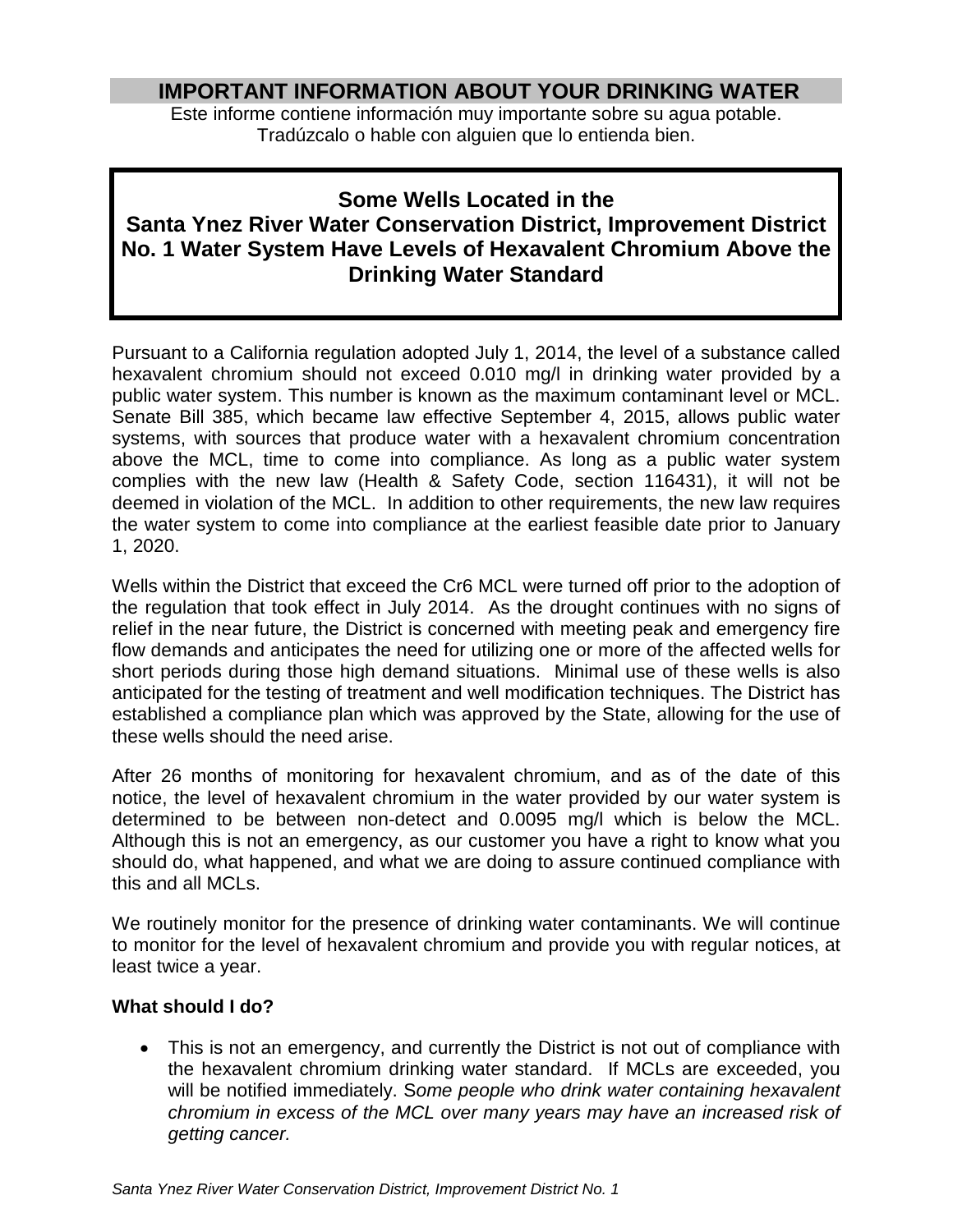• If you have other health issues or concerns regarding your consumption of this water, you may wish to consult your doctor.

SB385 requires that we inform customers who do not wish to drink water provided by our system that alternative water sources for drinking and cooking are available. If the District exceeds the MCL, you will be notified and a list of alternative water sources, including supermarkets and other retail outlets will be provided.

#### **What happened? What is being done?**

The District has already taken steps to provide water with hexavalent chromium at or below the MCL. However, to fully achieve this goal will take time and money. We have a plan for assuring continued compliance with the MCL; and in March 2016, we submitted our proposed Compliance Plan to the State Water Resources Control Board's Division of Drinking Water for its review. The plan was approved on April 4, 2016, and requires us to achieve compliance no later than January 1, 2020, which we believe is the earliest feasible date considering the complexity of the plan and the amount of funding required.

The approved compliance plan contains the following actions that the Santa Ynez River Water Conservation District, Improvement District No. 1 will be taking, including a milestone schedule. This notice will be updated twice each year.

- 1. Decisions regarding funding for the approved compliance plan will come before the Board of Trustees in October 2016.
- 2. Timeline and milestones for this program are outlined in the table below. Currently, all tasks and subtasks in the Table are on schedule.
- 3. In the meantime, the District is taking measures to ensure hexavalent chromium levels remain below the MCL. This includes keeping wells above the MCL out of service and exploring wellhead treatment or well modification, where applicable.